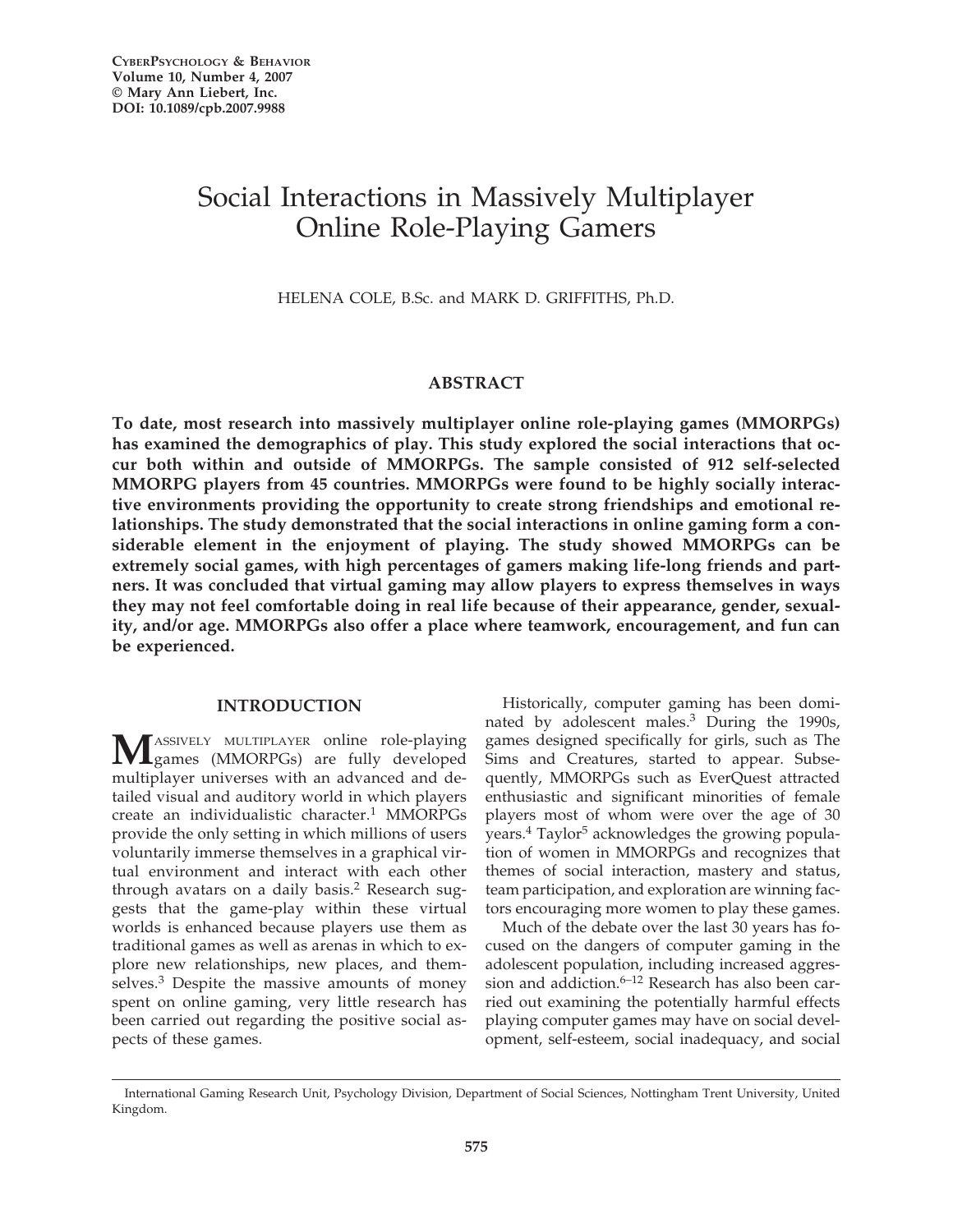anxiety.<sup>13–15</sup> MMORPGs are very (virtually) socially interactive, but little social interaction in the real world is needed when playing them because, unlike some popular two-player console games such as Mortal Kombat, only one person can play an MMORPG at any one time from a single computer.

Yee<sup>2,16,17</sup> has carried out research into MMORPGs and notes that they allow new forms of social identity and social interaction. Yee's research has shown that MMORPGs appeal to adults and teenagers from a wide range of backgrounds, and players spend, on average, more than half a working week in these environments.<sup>2</sup> In a study by Utz,<sup>18</sup> 77% of respondents reported that they had some sort of relation with other multiuser dungeon (MUD) gamers. MUDs are similar to MMORPGs in that they incorporate role-playing and multiplayer systems with the use of instant messaging, but they differ in that MUDs are mainly text-based and lack the visual representation of the role-playing world. It has also been suggested that college students can develop compulsions to play MMORPGs, leading to social isolation, poor academic performance, and sleep deprivation. In 2004, a survey of over 54,000 American students found 11% of females and 20% of males said their recreational computer use had significantly hindered their performance at college and university.<sup>19</sup> Players can become fixated on their virtual characters, striving to obtain the best armour, experience, and reputation in the game, ignoring that their grades are dropping and their friends have drifted away from them. Yee<sup>20</sup> asserts that students become hooked on the games' elaborate challenges but that many hard-core players are in fact goal-orientated and high-achieving students, not slackers.

Computer games appear to play a role in the socialization of heavy game players, particularly for those who play MMORPGs. Krotoski $3$  maintains that MMORPGs encourage group interaction and involvement, flexibility, and mastery, resulting in significant friendships and personal empowerment. It is important to realize that gaming has shown elements of being a compulsive behavior, with players feeling addicted, experiencing a strong impulse to play the games, and finding it hard to resist the games.<sup>21</sup> However, Brian and Weimer-Hastings<sup>7</sup> believe that although some MMORPG players spend over 25 hours a week playing, the fact that they do not seek self-confidence in-game and are not irritated if they cannot play for one day means they are not addicted.

Positive social interaction is paramount in MMORPGs because they require a large number of players to cooperate and work as a team at the same

time. MMORPGs also have multiple tasks that require different characters with different skills in order to complete a challenge or quest. This teaches gamers to be dependent on one another, which reinforces their relationships, providing a good understanding of teamwork. Utz<sup>18</sup> explored the aspects of virtual friendship and types of gamers and produced four typologies of gamers:

- *Role-players*: those interested in playing roles;
- *Gamers*: those interested in having adventures and playing games;
- *Virtuals*: those interested either in online meetings with virtual partners and in chatting with them or in development of virtual environments;
- *Skeptics*: those disinterested in most of the features of MUDs, playing for less time per week, and refusing to identify themselves with any group of those playing MUDs.

Bekhtina<sup>22</sup> subsequently identified four basic motivations for playing: (a) curiosity, astonishment, and interest; (b) cognitive stimulation; (c) enjoyment of a different life style in virtual environments; and (d) recreational refreshment.

The purpose of our research was to explore the social interactions that occur both within and outside of MMORPGs. The development of virtual friendships can be very enjoyable for gamers, and anecdotal evidence has suggested they sometimes develop into serious real-life friendships and relationships. Not only do MMORPGs facilitate formation of relationships, they are also windows into and catalysts in existing relationships.2 Our research also explored attraction between players within MMORPG environments, which to date has not been investigated.

#### **METHOD**

#### *Participants*

The sample consisted of 912 self-selected MMORPG players from 45 countries. All participants completed an online questionnaire in their own time. Of these participants, 70% were male ( $n =$ 641), 29% were female  $(n = 261)$ , and 1% did not give their gender ( $n = 10$ ). The sample was aged between 11 and 63 years, with the mean age of 23.6 years  $(SD = 7.55$  years). Of the participants who gave their country of residence,  $46\%$  ( $n = 420$ ) were from the United States*,* 26% ( $n = 240$ ) were from the United Kingdom, and  $5\%$  ( $n = 46$ ) were from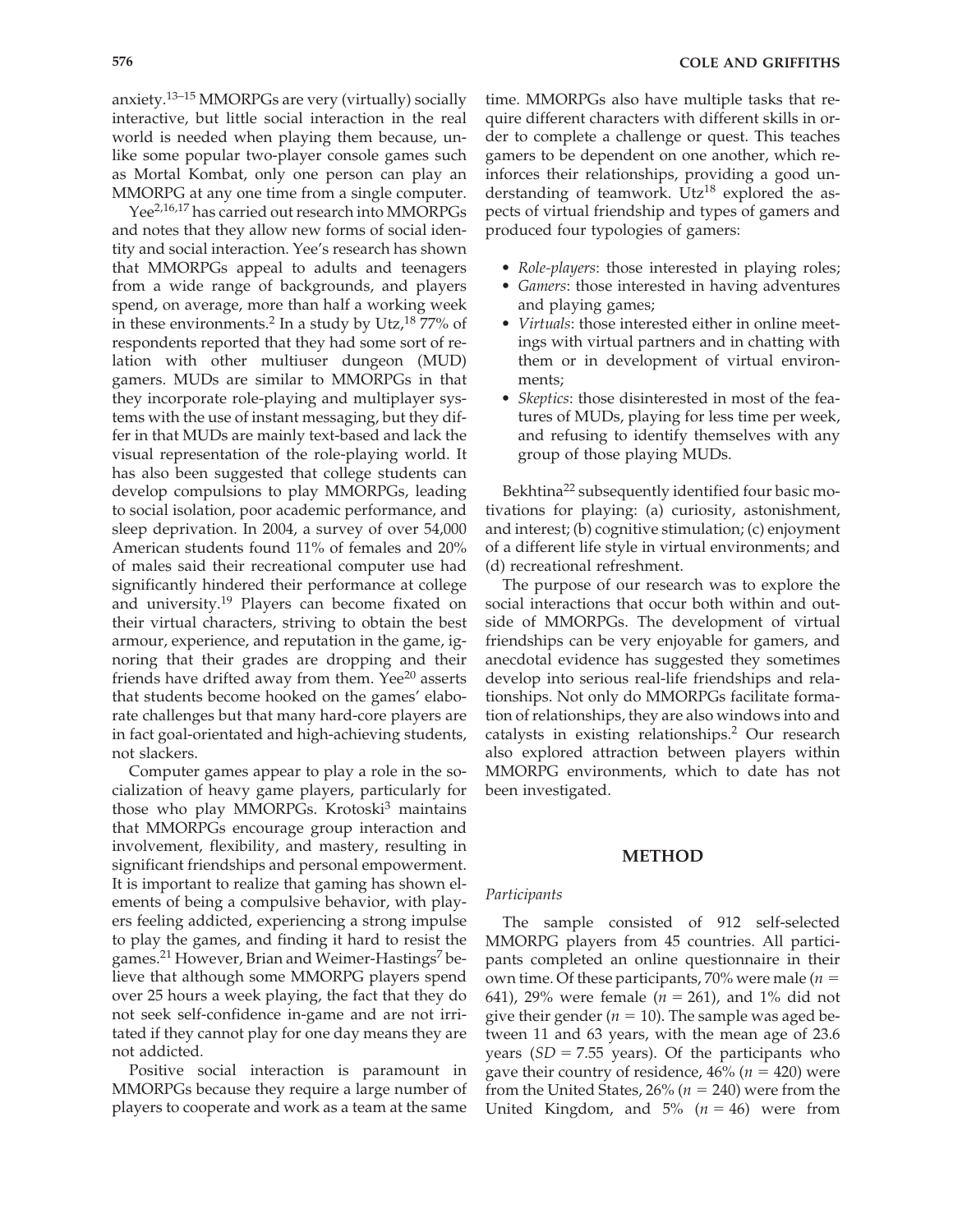Canada. Lack of motivation and integrity in Webbased surveys are two potential concerns, but studies have shown that Web-based respondents are typically highly motivated because of self-selection. Furthermore, anonymity does not have an adverse affect on data integrity.2

#### *Design and materials*

An online questionnaire survey was designed using a university-generated online data collection program (Autoform) and was divided into five sections. The first section asked for information about gender, age, country of residence, and which game was played and how often. The second section asked questions about friendships within the game, attraction to other players, and meeting online friends in real life. The third section covered a number of topics that players might discuss with their online friends and examined the trust between online friends. The fourth section examined the different categories gamers could fit into (categories were taken from Utz's types of players<sup>18</sup> and Bekhtina's four types of motivations for playing $^{22}$ ). The final section contained eight questions taken from the International Personality Item Pool (IPIP)<sup>23</sup> on extroversion (measured on a six-point Likert scale). A ninth question asked the participants to rate themselves on a five-point Likert scale from "very introverted" (1) to "very extroverted" (5).

#### *Procedure*

Following a small pilot study, the questionnaire was posted on over 20 dedicated MMORPG gaming forums and was also e-mailed to a range of students at a UK university. From this e-mail, participants then followed a hyperlink to the questionnaire. The e-mail address of the first author was given for any queries about the study. Participants were informed that participation was entirely voluntary and that the research was conducted according to the British Psychological Society's Ethical Code of Conduct for Psychologists. If participants no longer wished to take part, they simply had to close the Internet browser. All duplicate answers were omitted from the data before analysis. Questionnaires with more than 50% of responses missing were also omitted.

#### **RESULTS**

### *Basic demographics of gamers*

*Age.* The average age of MMOPRG players was 23.6 years  $(SD = 7.6)$ . Female players  $(25 \text{ years})$  were significantly older than male players (23 years)  $(t = -3.5, p < 0.001).$ 

*Occupation.* The sample comprised a large minority of students (46.7%). The rest of the participants were in the IT industry (10.3%), managerial roles (3.7%), art and design (2.6%), accounting and finance (2.2%), clerical and administration (2.2%), education (2.2%), and health and medicine (2.1%). The remaining respondents were accounted for by 32 other occupations (22.9%) or were unemployed  $(2.1\%)$ .

*Most played MMORPGs.* The most-played MMORPGs were World of Warcraft (48.9%), City of Heroes (7.6%), Ultima Online (4.5%), EverQuest 2 (4.1%), Lineage II (3.8%), RuneScape (3.7%), Guild Wars (3.1%), and Blade Mistress (3%). Another 58 games were named and comprised the remaining 21.4% most-played MMORPGs. World of Warcraft was significantly more popular among female (60.5%) than male (44.1%) participants ( $\chi^2 = 117.3$ ,  $p <$ 0.001).

*Hours of MMORPG play per week.* The mean average time spent playing per week was 22.85 h  $(SD = 17.95)$ . Males  $(23.3 h)$  played slightly more hours per week than females (21.7 h), but this difference was not significant  $(t = 1.28, p = 0.2)$ . Figure 1 shows the distribution of hours played per week by all players. It indicates that 3.6% of gamers claim to play over 60 hours a week.

#### *Social activities of gamers*

*Friendships within MMORPGs.* Approximately three quarters of both males (76.2%) and females (74.7%) said they had made good friends within the game. The mean number of "good friends" made within a MMORPG for participants was seven. Males were found to have significantly more good friends than females (7.7 versus 3.1;  $t = 3.06$ ,  $p =$ 0.002). Results showed that females (55.4%) were significantly more likely than males (37.6%) to have met up with online friends in real life ( $\chi^2 = 23.1$ ,  $p <$ 0.001). Participants were also asked in what situations they were most likely to meet up with other players socially. Table 1 shows the five different categories of situations and the number of times such meetings happened. It should be noted that individuals may have met online friends in one or more situation. Males were significantly more likely than females to meet up with online friends at a LAN meeting  $(\chi^2 = 13.5, p < 0.001)$ , but there were no other gender differences.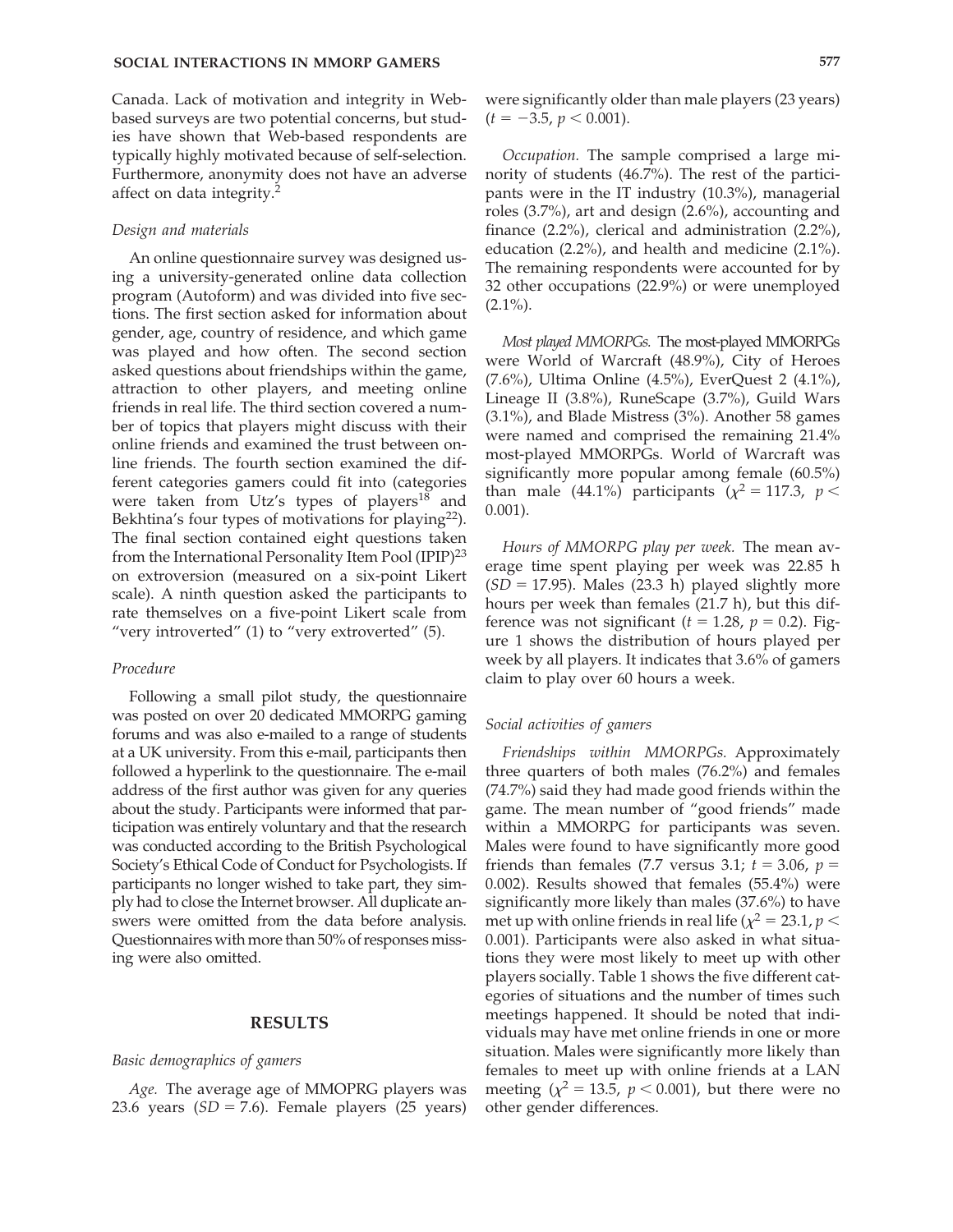

**FIG. 1.** Mean average weekly playing time  $(n = 910)$ .

*Attraction to other players.* Of the 912 participants, 851 responded to the question, "Have you ever been attracted to another player?" Almost one third of the sample (31.3%) had been attracted to another player. Females (43.2%) were significantly more likely than males (26.2%) to be attracted to other players ( $\chi^2 = 21.3$ ,  $p < 0.001$ ). When asked if the feeling was mutual, almost half (49.8%) of those who had been attracted to another player answered yes (47.1% males; 53.5% females). Females (15.3%) were also significantly more likely than males (7.7%) to date other players ( $\chi^2 = 9.747$ ,  $p = 0.002$ ) (see Table 2).

*Playing MMORPGs with real-life friends and family.* Over one quarter of the sample (26.3%) played MMORPGs with family and real-life friends. Female gamers (33.2%) were significantly more likely than male gamers (23.6%) to play with both family members and real-life friends ( $\chi^2$  = 22.49,  $p$  < 0.001). The mean number of real-life friends with whom the participant's chosen game was played was 4.4. There was no significant difference between males (4.5 friends) and females (4.2 friends) in relation to mean number of real-life friends they played with  $(t = 0.833, p = 0.41)$ . Furthermore, there were no significant differences between males (1.4 family members) and females (1.7 family members) in relation to the number of family members they played with  $(t = -1.447, p = 0.15)$ .

*The effect of MMORPGs on relationships.* A very small number of gamers (2.6%,  $n = 19$ ) believed that MMORPGs had a negative effect on relationships

| Have met online<br>friends at |                  | Total<br>$(n = 703)$ | Male<br>$(n = 447)$ | Female<br>$(n = 246)$ | Gender<br>unknown | $\chi^2$ | Sig.    |
|-------------------------------|------------------|----------------------|---------------------|-----------------------|-------------------|----------|---------|
| Guild meet up                 | $\boldsymbol{n}$ | 100                  | 69                  | 30                    |                   | 2.261    | 0.133   |
|                               | $\%$             | 23.9%                | $26.4\%$            | 19.9%                 |                   |          |         |
| LAN meeting                   | $\boldsymbol{n}$ | 68                   | 57                  | 11                    | $\Omega$          | 13.520   | < 0.001 |
|                               | $\frac{0}{0}$    | 15.8%                | 20.9%               | $7.2\%$               |                   |          |         |
| Convention                    | $\boldsymbol{n}$ | 90                   | 56                  | 31                    | 3                 | 0.047    | 0.828   |
|                               | $\frac{0}{0}$    | $20.5\%$             | $8.7\%$             | 19.5%                 |                   |          |         |
| Small group                   | $\boldsymbol{n}$ | 184                  | 112                 | 71                    |                   | 1.209    | 0.272   |
|                               | $\%$             | 43.1%                | 41.5%               | 47%                   |                   |          |         |
| With 1 or 2                   | $\boldsymbol{n}$ | 261                  | 153                 | 103                   | 5                 | 4.829    | 0.028   |
| people                        | $\%$             |                      |                     |                       |                   |          |         |

TABLE 1. SITUATIONS IN WHICH ONLINE FRIENDS HAVE MET IN REAL LIFE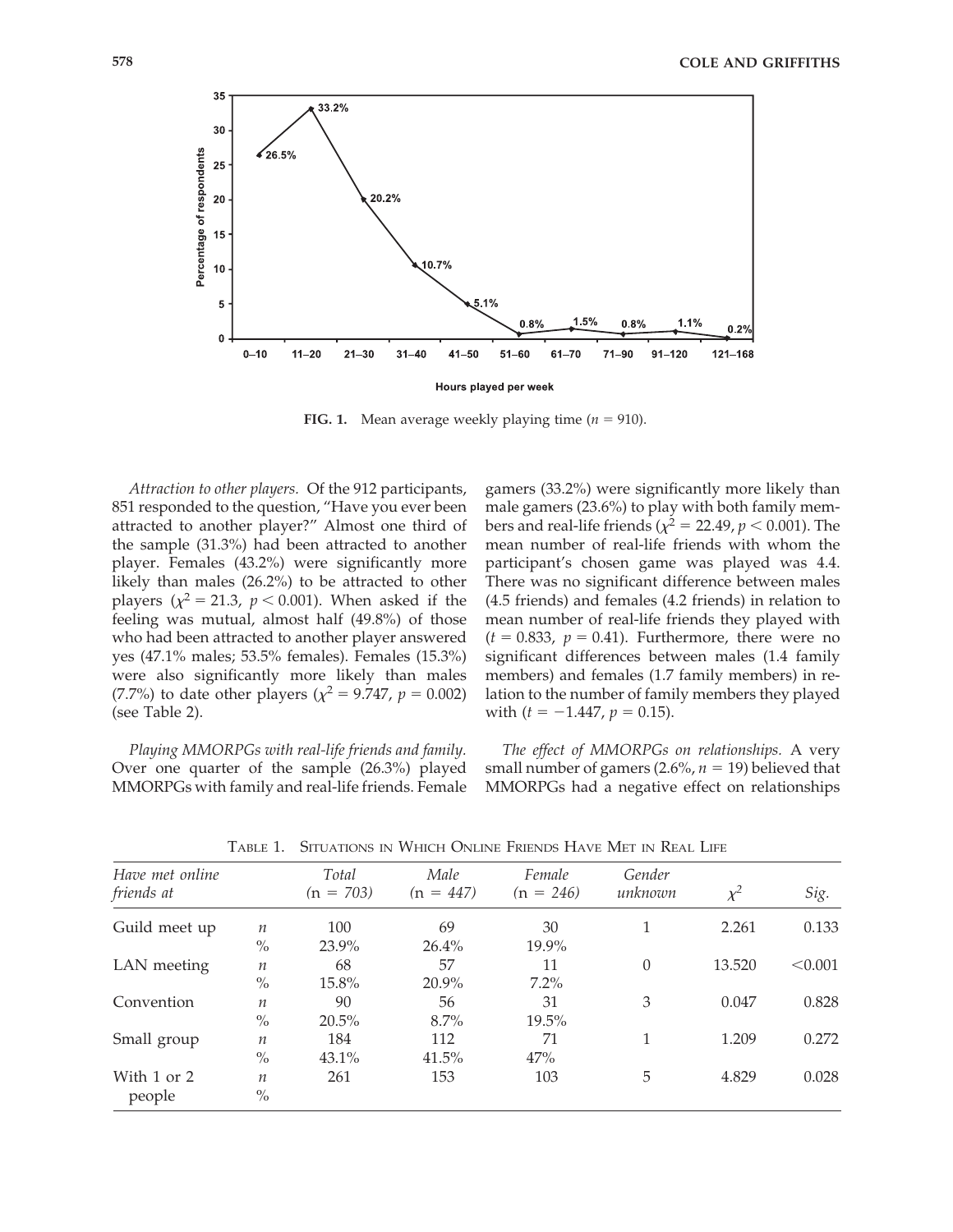with those with whom they play the game. Around one fifth of gamers (20.3%) believed that MMORPGs had a negative effect on their relationships with people with whom they do not play the same MMORPG. Two thirds of gamers (67.4%) believed that MMORPGs have a positive effect on their relationships with those with whom they play the game. There were no gender differences.

*Online versus offline friendships.* Just under half of all gamers (45.6%) believed their online friends to be comparable to their real-life friends; 16.8% said they were not sure. There were no significant gender differences when gamers compared online friends with real-life friends. A small minority of gamers (4.8%) believed their online friends were more trustworthy than their real-life friends; the majority (53.3%) believed their real-life friends to be more trustworthy. The remainder reported online and offline friends to be equally trustworthy (36.7%) or were unsure (5.3%). There were no gender differences in trustworthiness.

*Issues discussed among online MMORPG friends.* Around two fifths of gamers (39.3%) said they discussed sensitive issues with their online gaming friends that they would not discuss with their reallife friends. Females (46.7%) were significantly more likely than males (36.2%) to discuss sensitive issues  $(\chi^2 = 10.9, p = 0.004)$ . Females were significantly more likely than males to discuss family problems, loss of loved ones, sexuality issues, discrimination, and work problems.

#### *Motivations and types of gamer*

*Types of MMORPG player.* Almost two thirds of participants described themselves as "gamers" (60.5%); the remainder described themselves as "role-players"  $(20.4\%)$ , "virtuals"  $(5.4\%)$ , and "skeptics" (2.5%). Approximately 1 in 10 (11.3%) said they did not fit into any of the specified category (see Table 3).

*Motivations of MMORPG player.* Females (21%) were more likely than males (13.4%) to report their motivation for playing to be "therapeutic refreshment," whereas males (20%) were more likely than females (15.9%) to report playing because of "curiosity, astonishment, and interest" (see Table 3). Significant relationships were also found between the type of player and their motivations for playing. Gamers were significantly more likely to be motivated by curiosity, astonishment, and interest and attention, reasoning, creativity, and problem solving than by other motivations. Role-players were significantly more likely to be motivated by enjoying a different lifestyle in a virtual environment than by other motivations. Around a third of gamers (34.6%) reported they could be more themselves in the game than in real life. There was no significant difference between males (35%) and females (33.3%) in terms of being themselves within the game  $(\chi^2 =$ 1.1,  $p = 0.58$ ).

*Type of gamer and hours played.* A one-way analysis of variance (ANOVA) revealed a significant difference between categories of gamer and hours played per week  $(F [4, 887] = 2.90, p = 0.02)$ . Mean and standard deviations can be seen in Table 4. Pairwise comparisons using the Tukey HSD post hoc test showed that hours played per week for virtuals were significantly greater than hours played per week for skeptics ( $p = 0.02$ ). Hours played per week did not significantly differ between the other categories of gamer.

|                                    |            | Total |      | Male |      | Female |      | Sex<br>unknown |          |
|------------------------------------|------------|-------|------|------|------|--------|------|----------------|----------|
|                                    |            | n     | $\%$ | n    | $\%$ | n      | $\%$ | n              | $\%$     |
| Have you been                      | Yes        | 266   | 31.3 | 156  | 26.2 | 105    | 42.3 | 5              | 62.5     |
| attracted to                       | No         | 555   | 65.2 | 416  | 69.9 | 136    | 54.8 | 3              | 37.5     |
| another player?                    | Don't know | 30    | 3.5  | 23   | 3.9  | 7      | 2.8  | $\theta$       | $\theta$ |
| Was the feeling                    | Yes        | 144   | 49.8 | 80   | 47.1 | 61     | 53.5 | 3              | 6        |
| mutual?                            | No         | 20    | 6.9  | 15   | 8.8  | 4      | 3.5  | 1              | 20       |
|                                    | Don't know | 125   | 43.3 | 75   | 44.1 | 49     | 43   | 1              | 20       |
| Physical                           | Yes        | 71    | 10.1 | 37   | 7.7  | 33     | 15.3 | 1              | 12.5     |
| relationship with<br>other player? | No         | 635   | 89.9 | 446  | 92.3 | 182    | 84.7 | 7              | 87.5     |

TABLE 2. ATTRACTION, MUTUAL ATTRACTION, AND DATING OF PLAYERS COMPARED BY GENDER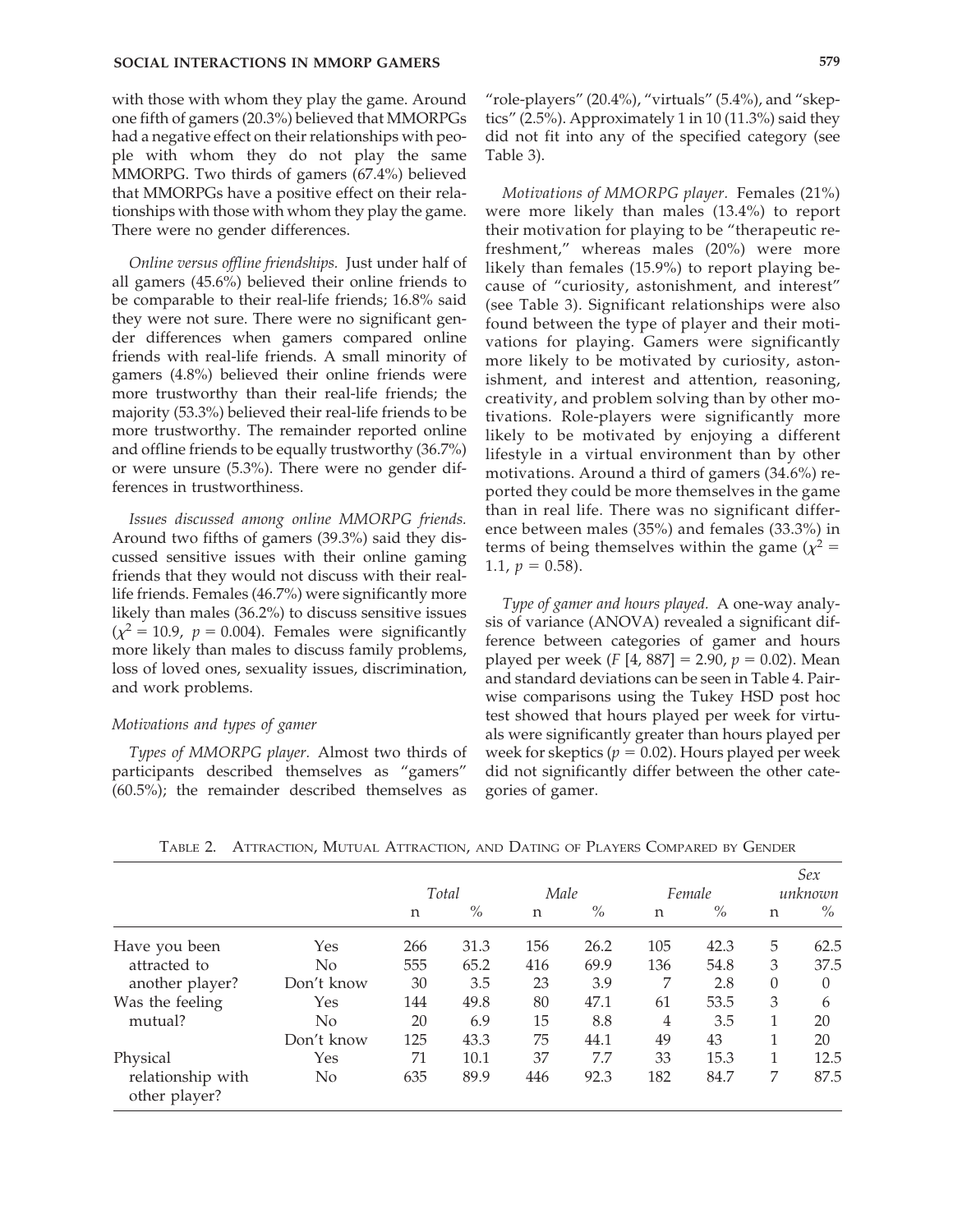|                           |                                                             | Total |      | Male |      | Female |      |          |       |
|---------------------------|-------------------------------------------------------------|-------|------|------|------|--------|------|----------|-------|
|                           |                                                             | n     | $\%$ | n    | $\%$ | n      | $\%$ | $\chi^2$ | Sig.  |
|                           | Role player                                                 | 182   | 20.4 | 123  | 19.5 | 58     | 22.8 |          |       |
|                           | Gamer                                                       | 541   | 60.5 | 400  | 63.3 | 137    | 53.9 |          |       |
| Category of               | Virtual                                                     | 48    | 5.4  | 29   | 4.6  | 19     | 7.5  | 8.827    | 0.066 |
| gamer                     | Skeptic                                                     | 22    | 2.5  | 12   | 1.9  | 9      | 3.5  |          |       |
|                           | None of the above                                           | 101   | 11.3 | 68   | 10.8 | 31     | 12.2 |          |       |
|                           | Total                                                       | 894   | 100  | 632  | 100  | 254    | 100  |          |       |
|                           | Curiosity,<br>astonishment, &<br>interest                   | 168   | 19   | 124  | 20   | 40     | 15.9 |          |       |
|                           | Attention, reasoning,<br>creativity, problem<br>solving     | 198   | 22.4 | 138  | 22.2 | 59     | 23.4 |          |       |
| Motivation<br>for playing | Enjoying a<br>different lifestyle in<br>virtual environment | 241   | 27.3 | 175  | 28.2 | 65     | 25.8 | 9.496    | 0.05  |
|                           | Therapeutic<br>refreshment                                  | 139   | 15.7 | 83   | 13.4 | 53     | 21   |          |       |
|                           | None of the above                                           | 137   | 15.5 | 101  | 16.3 | 35     | 13.9 |          |       |
|                           | Total                                                       | 883   | 100  | 621  | 100  | 252    | 100  |          |       |

TABLE 3. CATEGORIES OF MMORPG GAMERS AND MOTIVATIONS FOR PLAYING

*Motivation for playing and hours played.* A one-way ANOVA revealed a significant difference between motivations for playing and hours played per week  $(F [4, 876] = 2.66, p = 0.031)$ . Mean, standard deviations and confidence intervals can be seen in Table 5. Pairwise comparisons using the Bonferroni post hoc test showed that hours played per week were significantly fewer for players whose motivation for playing was therapeutic refreshment when compared to players who did not fit into any particular motivation ( $p = 0.04$ ).

A significant positive correlation was found between the number of hours played per week and the number of friends within the game  $(r = 0.177)$ ,

 $p < 0.001$ ). There were no gender differences. A significant negative correlation was found between the effect playing the game has had on relationships with those who do not play the same game and number of hours played per week  $(r = -0.221, p < 0.001)$ . The relationship was slightly stronger for males ( $r = -0.232$ ,  $p < 0.001$ ) than females ( $r = 0.178$ ,  $p = 0.005$ ). A weak negative but significant correlation was found between age and number of hours played per week  $(r =$  $-0.088$ ,  $p = 0.008$ ). Finally, there was no significant correlation found between self-reported extraversion and hours played per week  $(r =$  $-0.064$ ,  $p > 0.05$ ).

|                                    | Role  | Player | Gamer           | Virtual        | <i><b>Skeptic</b></i> | None           |
|------------------------------------|-------|--------|-----------------|----------------|-----------------------|----------------|
| Mean (hours<br>played per<br>week) | 20.97 | 23.05  | 28.63           | 14.98          | 24.22                 |                |
| Standard<br>deviation              | 18.73 | 17.07  | 23.88           | 10.65          | 8.24                  |                |
| Confidence                         | 18.23 | 23.71  | $21.61 - 24.50$ | 21.69<br>35.56 | 10.26<br>19.70        | 22.59<br>25.85 |

TABLE 4. DESCRIPTIVE STATISTICS AND CONFIDENCE LIMITS FOR TYPES OF GAMER BY AVERAGE NUMBER OF HOURS PLAYED PER WEEK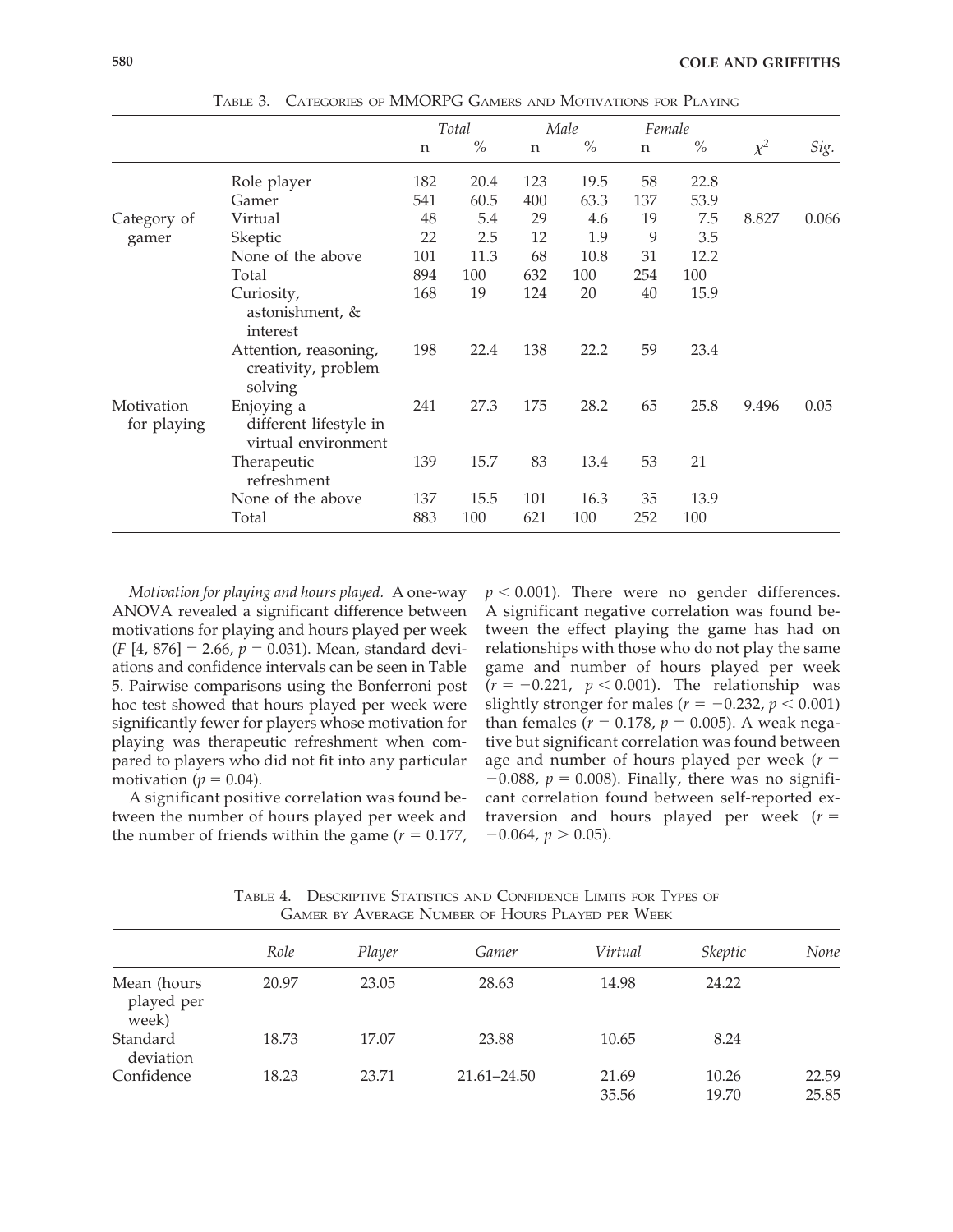|                        | Curiosity,<br>astonishment<br>& interest | Attention,<br>reasoning,<br>creativity, problem<br>solving | Enjoying a<br>different<br>lifestyle in<br>virtual<br>environment | Therapeutic<br>refreshment | None of the<br>above |
|------------------------|------------------------------------------|------------------------------------------------------------|-------------------------------------------------------------------|----------------------------|----------------------|
| Mean                   | 23.23                                    | 21.62                                                      | 22.40                                                             | 21.04                      | 27.17                |
| Standard<br>deviation  | 17.46                                    | 14.47                                                      | 16.97                                                             | 16.46                      | 24.21                |
| Confidence<br>interval | 20.57-25.89                              | 19.58–23.66                                                | $20.25 - 24.56$                                                   | 18.28–23.80                | 23.08-31.26          |

| TABLE 5. DESCRIPTIVE STATISTICS AND CONFIDENCE LIMITS FOR GAME MOTIVATIONS |
|----------------------------------------------------------------------------|
| to PLAY AND AVERAGE NUMBER OF HOURS PLAYED PER WEEK                        |

#### **DISCUSSION**

One of the myths surrounding computer game playing is that the games appeal only to children and adolescents. However, the mean age of MMORPG players in this study was 23.6 years, and 28.2% of players were over 25 years. Only one fifth of players  $(20.6\%)$  were under 18. Yee's<sup>2</sup> findings were similar, with the mean age of MMOPRG players being 26.57 years and 25% of MMORPG players being teenagers. Voiskounsky et al.<sup>24</sup> reported a lower mean age of 21 years for MUD players, and Griffiths and colleagues'<sup>1</sup> study of EverQuest players found a mean age of 27.9 years. It is also worth noting that females in this study were significantly older than males.

Males still dominate the gaming culture, but a notable increase in female gamers appears to be occurring. In 2001, Yee<sup>17</sup> reported that about 84% of EverQuest players were male. More recently, Griffiths and colleagues<sup>1</sup> found  $81\%$  of players were male. This study found that male players accounted for 71% of participants and females accounted for 29%. A possible reason for this increase is the wider acceptance of online games that has occurred in recent years, with game design and advertising becoming more targeted toward women, making the games more appealing and accessible to them. It has been suggested that women are drawn to MMORPGs because they enjoy gaming within social communities that encourage exploration of an environment with others as a team, allowing for the opportunity to play out different aspects of selfidentity in a safe setting and supporting the pleasure associated with success.<sup>3</sup>

The mean number of hours spent playing per week in this study was 22.85, similar to the 22.72 hours per week reported by Yee.<sup>2</sup> A weak but sig-

nificant negative correlation was found between player's age and hours played per week. It suggests that the older the player, the less time per week he or she plays. Krotoski<sup>3</sup> found that female gamers in the United Kingdom play an average of 7.2 hours per week, whereas this study found that female gamers in the United Kingdom play for an average of 18.2 hours per week, and men in the United Kingdom play for 28 hours per week, illustrating that either females are gaming for longer than they did in 2004 or MMORPGs are more popular than other games among females.

The most popular MMORPG in this study was World of Warcraft (WoW), which currently has over 6 million subscribers worldwide. Over 48% of participants named this their favorite game. WoW was significantly more popular among females than males. Gender differences in popularity could be due to the nature of the games. For instance, first impressions of Lineage II suggest that it is a lot less socially interactive and less visually stimulating than WoW, which might indicate that females prefer social interaction and visual effects more so than males.

Previous research has made assumptions that gamers are socially inactive. However, the study showed that 76.2% of male and 74.7% of female players had made good friends within the game. This suggests that MMORPGs are highly socially interactive. Furthermore, the mean number of good friends made within a MMORPG was seven, with males making significantly more online friends than females. Four fifths of participants (80.8%) reported that they enjoyed playing the same game with reallife friends and family. Both Yee<sup>17</sup> and Utz<sup>18</sup> reached similar findings in that 80% of male and 77% of female players play MMORPGs with someone they know.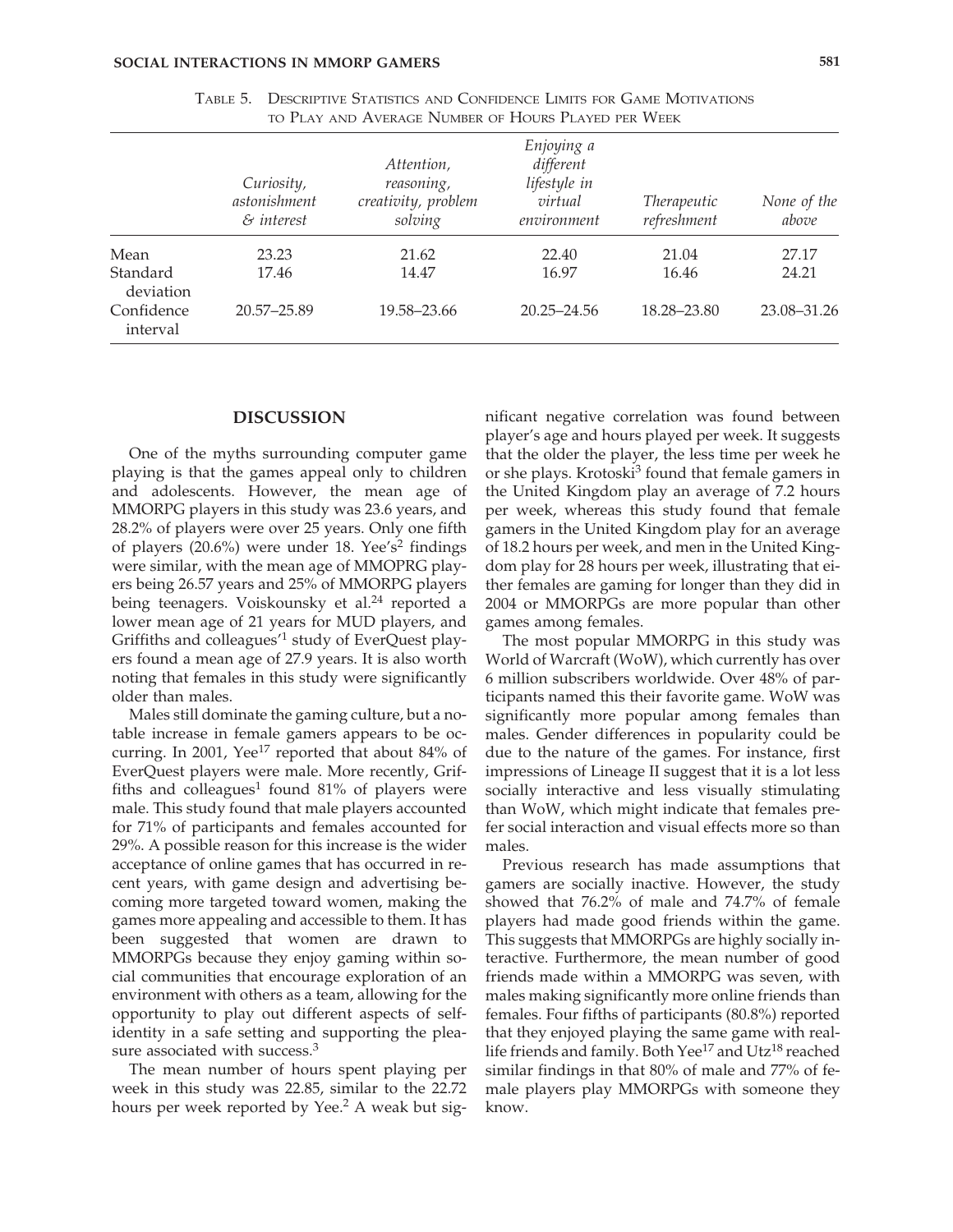Two fifths of participants (39.3%) said they would discuss sensitive issues with their online gaming friends that they would not discuss with their real life friends. Females were more likely to do so, suggesting that online relationships provide an outlet to safely discuss serious matters that may be difficult to talk about with real life family and friends. One of the advantages of online friendships is anonymity, and while online, some people self-disclose or act out more frequently or intensely than they would in person. The appeal of discussing issues such as sexuality lies in the ease and anonymity with which online seekers can obtain advice and reassurance, particularly regarding sensitive topic.<sup>26</sup> Because of the age range of players, it is very easy to obtain advice from people who have more life experience. However, Suler<sup>25</sup> notes that dissociative anonymity ("you don't know me") and invisibility ("you can't see me") will cause people to self-disclose more than they ordinarily would, which might explain why such a high proportion of players discuss sensitive issues online but not in real life.

The study showed that 42.8% of participants had met with online friends in real-life situations, again suggesting that online gaming is a social activity or facilitates social activity. Females were significantly more likely than males to meet online friends in real life. Meeting with other players was not limited to occurring only in the players' local neighborhoods. An interesting finding regarding gender differences is that male players make more friends online, but females are more likely to meet with online friends. Females are also more likely to talk about sensitive issues with online friends, to be attracted to other players, and more to date others players in real life. These gender differences could suggest that while men do form friendships with a number of players, women actually form emotionally stronger friendships, with the ability to discuss sensitive issues, to meet with friends, and to physically date other players.

Another interesting finding was that 31.3% of participants had found themselves attracted to another player (26.2% males compared to 42.3% females). The presence of mutual attraction was just under 50%. This finding suggests that MMORPGs offer a safe environment for players to become emotionally involved with others. Overall, 10.1% of players had developed a physical relationship with another player, again indicating that online gaming can be a highly sociable activity. Significant positive effects on relationships were found, especially with those gamers who played with close friends and partners. Two thirds of participants (67.4%) believed that MMORPGs had a positive effect on their

relationships with those with whom they play the game.

Yet another interesting finding was that some players felt "more themselves" during game play. It was found that the number of hours played per week were significantly greater for players who felt more themselves in game than for players who did not feel more themselves in game, suggesting that those players who spend many hours per week in these virtual worlds actually feel more themselves when they are immersed in them rather than in the real world. This finding could be explained by the disinhibition effect<sup>26</sup> and by the tendency for players to act out more frequently and intensely to selfdisclose more while online than they would in person. Players revealed that that they feel more themselves online because they are not judged by their appearance, gender, age, or other personal information.

One in five participants (20.3%) believed that playing MMORPGs had a negative effect on their relationships with people with whom they did not play. To support the possibility that playing MMORPGs for many hours a week has a negative effect on relationships with those who do not play the same game, a significant but weak negative correlation was found between the effect playing the game has had on relationships and the number of hours played per week. The relationship was slightly stronger for males than females, possibly because more time spent playing online means less time available to spend with real-life friends and family.

A potentially serious consequence that may occur from playing MMORPGs is addiction. Griffiths and colleagues $^{27}$  propose that adolescents may be more vulnerable than adults to online video gaming addiction, although there is probably a difference between those who play excessively and those who are addicted.

It should also be noted that MMORPGs can be as goal-oriented or as casual as the player's desire, $3$ and part of the appeal is the opportunity to create an in-game experience that is unique and individual. The possible negative effects of the games must not be ignored, nor should they be blown out of proportion. This study has revealed many aspects of MMORPGs that were not known before. MMORPGs can be extremely social games, with high percentages of gamers making life-long friends and even partners. As well as making good friends online, 81% of gamers play with real-life friends and family, suggesting that MMORPGs are by no means an asocial activity, nor are the players socially introverted. The virtual world that these games offer